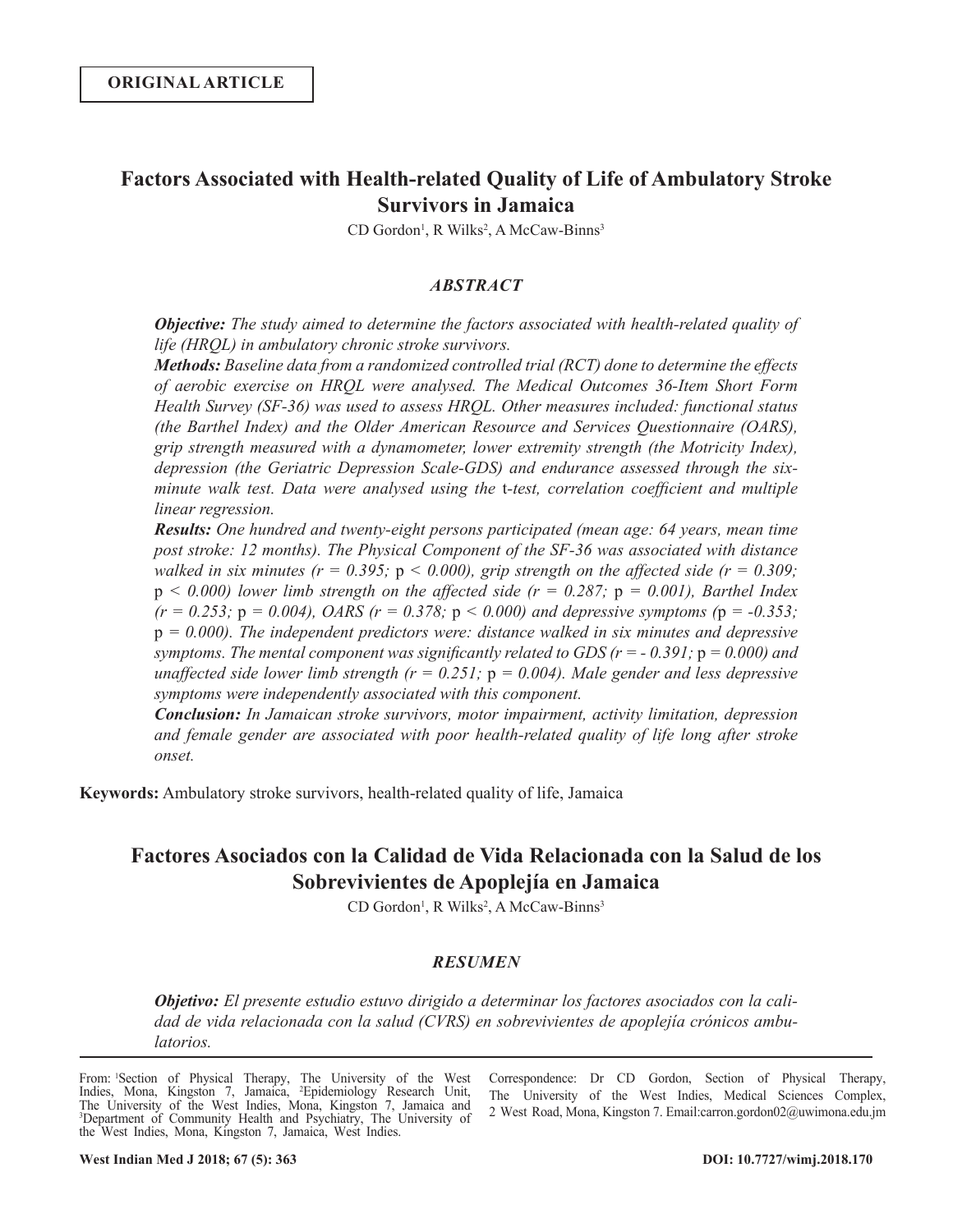*Métodos: Se analizaron los datos de base de un ensayo controlado aleatorio (ECA) para determinar los efectos del ejercicio aeróbico en la CVRS. La calidad de vida relacionada con la salud se evaluó utilizando los resultados médicos del Cuestionario de Salud de Formulario Breve de 36 Preguntas (SF-36). Otras mediciones incluyeron: el estado funcional (índice de Barthel) y el Cuestionario de Recursos y Servicios para Personas de Edad Avanzada (OARS, en inglés), la fuerza de prensión medida con un dinamómetro, la fuerza de las extremidades inferiores (índice de motricidad), la depresión (Escala de Depresión Geriátrica - EDG), y la resistencia evaluada mediante la prueba de una caminata de seis minutos. Los datos fueron analizados mediante la* Prueba t*, el coeficiente de correlación, y la regresión lineal múltiple. Resultados: Ciento veintiocho personas participaron (edad promedio: 64 años; tiempo promedio después del accidente cerebrovascular: 12 meses). El componente físico del Cuestionario SF-36 se asoció con la distancia recorrida en seis minutos (r = 0.395;* p *< 0.000), fuerza de prensión en el lado afectado (r = 0.309;* p *< 0.000, la fuerza de la extremidad inferior en el* 

*lado afectado (r = 0.287;* p *= 0.001), el índice de Barthel (r = 0.253;* p *= 0.004), la escala de OARS (r = 0.378;* p *< 0.000), y los síntomas depresivos (p = -0.353;* p *= 0.000). Los predictores independientes fueron: la distancia recorrida en seis minutos y los síntomas depresivos. El componente mental estuvo relacionado significativamente con la EDG (r = - 0.391;*   $p = 0.000$ ) y la fuerza del miembro inferior del lado no afectado ( $r = 0.251$ ;  $p = 0.004$ ). El *género masculino y síntomas menos depresivos estuvieron independientemente asociados con este componente.*

*Conclusión: En los sobrevivientes jamaicanos de apoplejía, el deterioro motor, la limitación de la actividad, la depresión, y el género femenino están asociados con una pobre calidad de vida mucho después del inicio del accidente cerebrovascular.*

**Palabras clave:** Sobrevivientes de apoplejía ambulatorios, calidad de vida relacionada con la salud, Jamaica

#### **INTRODUCTION**

Stroke is the third leading cause of death and an important cause of long-term disability in most industrialized nations (1, 2). In Jamaica, a middle-income, island state, it is also one of the leading causes of adult death (3). The resulting disability can affect the function, activity level and quality of life (QOL) of stroke survivors. Healthrelated quality of life (HRQL) is a multi-dimensional construct and an important outcome which should be measured after stroke. It provides a comprehensive perspective of post-stroke recovery (4) and can guide the planning and provision of health services for this segment of the population.

In many countries, HRQL is reduced in persons with stroke, in the acute, sub-acute and chronic stages. A few studies, however, report good QOL for persons with chronic stroke attributed in part to the development of coping strategies over time (5, 6). Depression (7), paresis (8), dependence in activities of daily living (9) and lack of social support (10) are some of the factors associated with poor quality of life. Reports on the influence of age and gender have been inconclusive (8, 11).

#### **West Indian Med J 2018; 67 (5): 364**

The desire to walk again is a high priority for many stroke survivors and reports suggest that 60% or more of those who have a stroke regain the ability to walk independently though not necessarily in the same way as before (12). Independent walking may be associated with a change in gait pattern, slower walking speed, increased energy expenditure and reduced endurance (13‒15). These changes affect functional capacity, community participation and ultimately HRQL. So, though persons may be able to walk independently, HRQL may be affected. Few studies (16) have examined HRQL in ambulatory stroke survivors.

Health-related quality of life is self-perceived and therefore may be affected by not only physical factors but socio-cultural factors including personal beliefs and expectations. It is therefore, important to measure the impact of disease in a particular socio-cultural context to determine strategies that can be implemented to effect improvement. Our study sought to determine the HRQL of chronic ambulatory stroke survivors in a middle-income developing country setting and factors associated with it.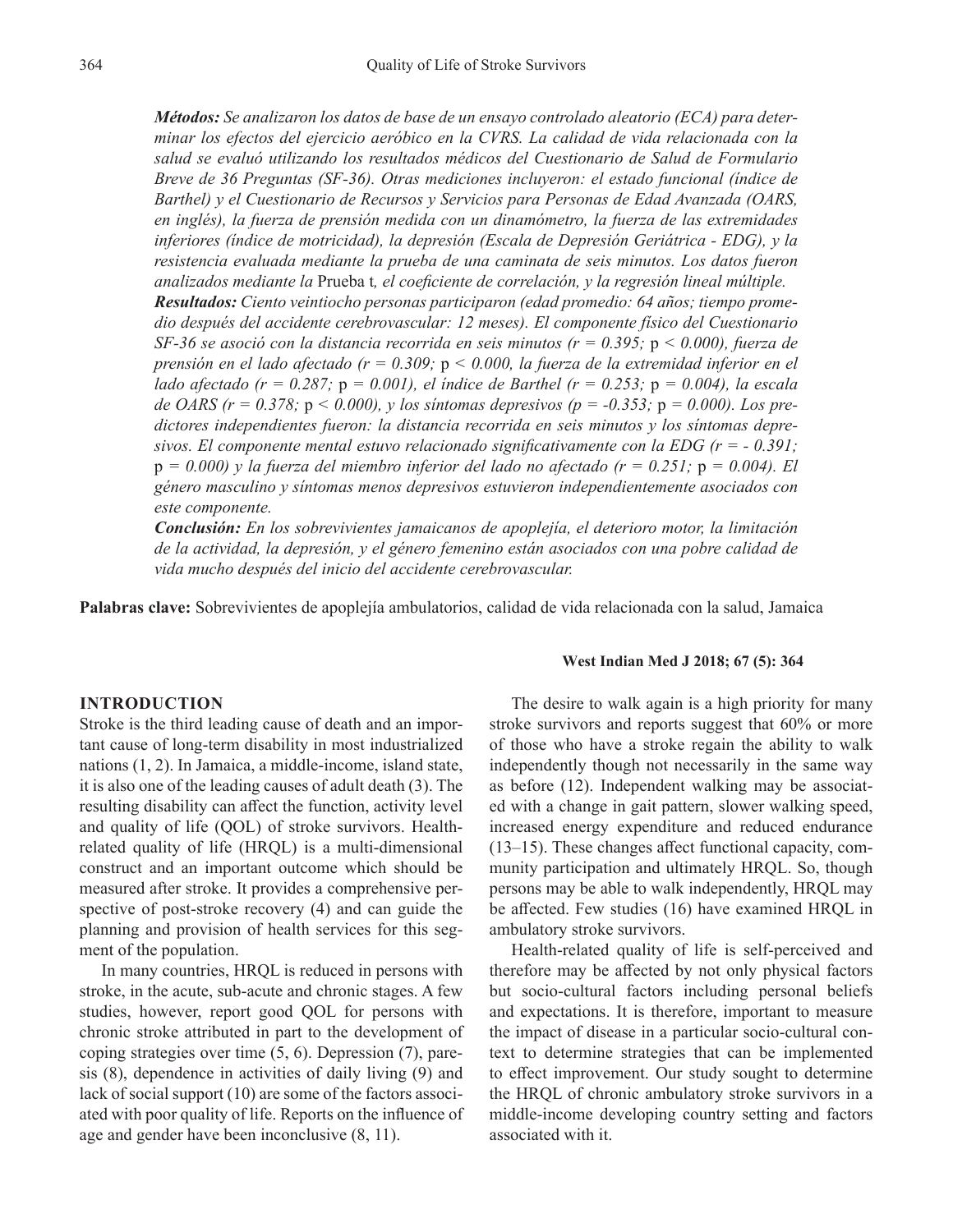# **SUBJECTS AND METHODS**

This study utilized baseline data collected on 128 persons involved in a randomized controlled trial (RCT) on the effect of aerobic exercise training on functional status and HRQL among stroke survivors (17). The study was approved by the University Hospital of the West Indies/ The University of the West Indies, Faculty of Medical Sciences, Ethics Committee, Mona, Jamaica.

For the parent study, subjects were recruited from among those treated at public and private institutions (the University Hospital of the West Indies, the Kingston Public Hospital and Andrews Memorial Hospital) in Kingston and St Andrew, Jamaica.

Persons were eligible for inclusion if they were: forty years of age and over, living in the community  $6-24$ months post stroke, able to walk with or without an assistive device, not in a rehabilitation programme and did not have any disorder, such as unstable cardiovascular or pulmonary disease, that would prevent exercise training. Excluded were those with stroke secondary to metastatic disease or subarachnoid haemorrhage, cognitive deficits (< 24 on the Mini Mental Status Examination (18) or involved in a regular aerobic exercise programme.

#### **Procedure**

All eligible candidates were identified from chart review and contacted. Those who were eligible and agreed to participate were screened and provided written informed consent. Baseline examination included assessment of HRQL and functional status, estimation of walking endurance from a six-minute walk test, and assessment for any motor impairment and depression. These outcomes were selected to reflect the spectrum of impairment, activity limitation and participation restriction according to the World Health Organization (WHO) International Classification of Functioning, Disability and Health (WHO 2001) [19].

Health-related quality of life measures were the physical and mental component summary (PCS and MCS) scores of the Medical Outcomes Survey (MOS) 36-Item Short Form Health Survey [SF-36] (20). Higher SF-36 scores indicate better quality of life. It is a valid measure of HRQL in the stroke population (21) and has been used in Jamaicans (22).

Functional status was measured using the Barthel Index (23) and the instrumental activities of daily living (IADL) dimension of the Older Americans Resources and Services (OARS) Multidimensional Functional Assessment Questionnaire (24).

Lower extremity strength was assessed using the Motricity Index (25) which grades subjects on hip flexion, knee extension and ankle dorsiflexion. The grades are summed to give a single score. Grip strength (maximum force developed when gripping) was determined using the Jamar hand dynamometer (Sammons Preston, Inc). Walking endurance was estimated from a six-minute walk test (26). The distance covered was measured in meters (27).

The Geriatric Depression Scale (GDS) was used to measure depression (28). Higher scores suggest more depressive symptoms. Clinical and demographic data were also collected.

#### **Data Analysis**

The mean SF-36 PCS and MCS scores by gender, marital status, employment, rehabilitation, educational level and living arrangement were analysed using independent samples *t*-test and one-way ANOVA. Pearson's correlation coefficient was used to determine the relationship between SF-36 scores and variables measured on a continuous scale (GDS, age, six-minute walk distance, Motricity Index, grip strength, Barthel Index and OARS). Multiple stepwise linear regression analysis was performed to ascertain the independent determinants of HRQL. Potential predictors were variables significantly correlated with the PCS and MCS scales of the SF-36, controlling for age and gender. An alpha level of 0.05 was used to determine statistical significance. Analyses were performed with SPSS 18.0 for Windows.

#### **RESULTS**

One hundred and twenty-eight persons (45% male) participated in the study. Table 1 shows the characteristics of the subjects. Mean age was 64.1 years and the mean time post stroke was 12 months.

#### **Sociodemographic variables and quality of life**

The mean SF-36 PCS and MCS scores were 32.6 and 43.02, respectively and did not vary significantly across categories of sociodemographic variables (Table 2). On the MCS however, those who had received rehabilitation post discharge from hospital had significantly higher scores (45.3) than those who had not (40.7), as did men compared to women, but this was just short of statistical significance.

Table 3 shows the correlation between impairment, activity-related variables and HRQL. Distance walked in six minutes was the strongest correlate  $(r = 0.395)$ ,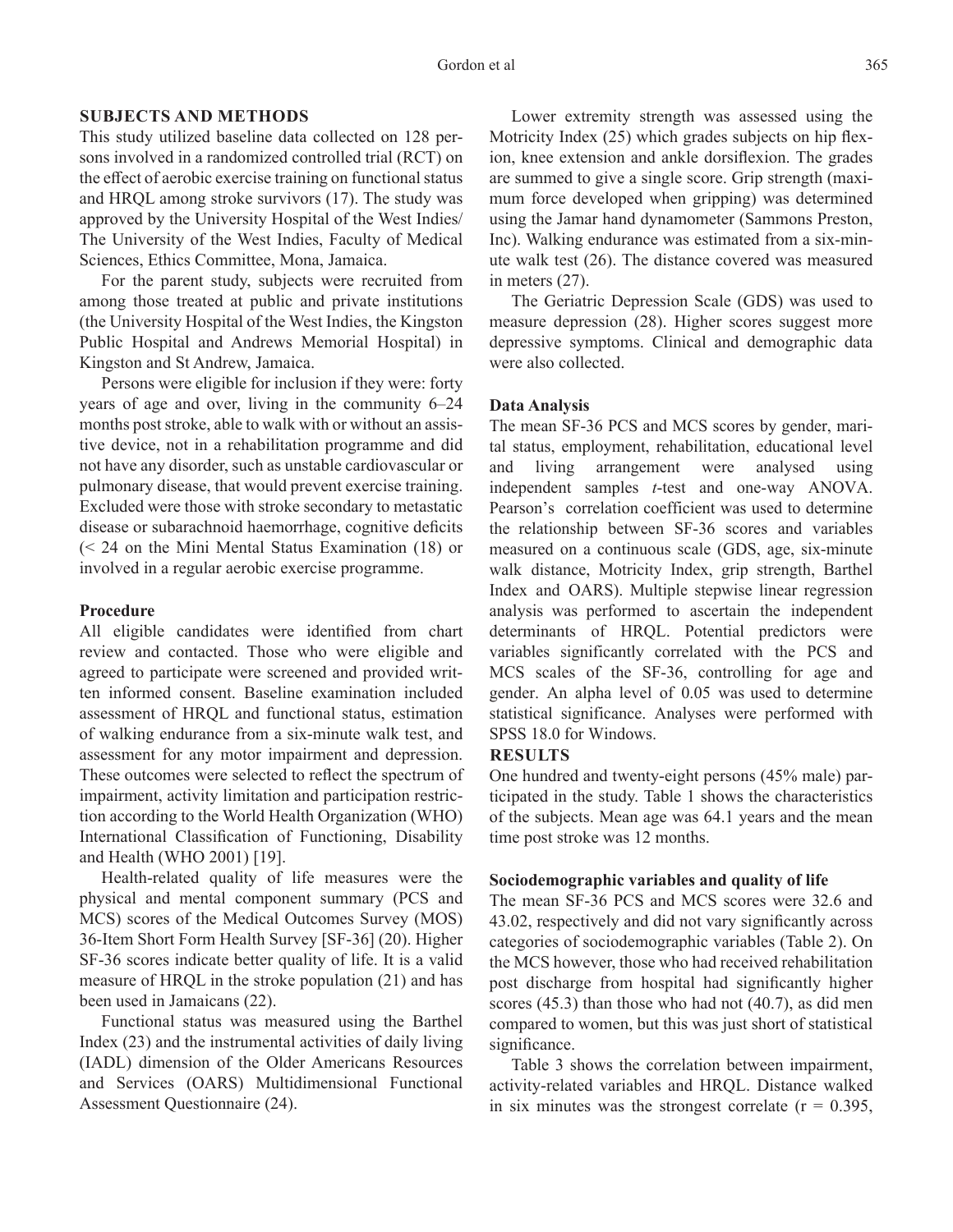Table 1: Sociodemographic and clinical characteristics of subjects

| <b>Variable</b>                        | Mean (SD) or<br>%(number) |
|----------------------------------------|---------------------------|
| Age (years)                            |                           |
| Mean (SD)                              | 64.1(10.27)               |
| Range                                  | 42-92                     |
| Time post stroke (months)              |                           |
| Mean (SD)                              | 12.3(3.59)                |
| Gender                                 |                           |
| Male                                   | 45.3(58)                  |
| Female                                 | 54.7(70)                  |
| Education                              |                           |
| Primary                                | 72.7(93)                  |
| Secondary/tertiary                     | 27.3(35)                  |
| Employment                             |                           |
| Employed                               | 15.6(20)                  |
| Unemployed                             | 84.4(108)                 |
| Marital status                         |                           |
| Married                                | 31.2(40)                  |
| Single                                 | 68.8(88)                  |
| Living arrangement                     |                           |
| Lives with child                       | 32(41)                    |
| Lives alone                            | 20.3(26)                  |
| Lives with spouse                      | 26.6(34)                  |
| Lives with relative                    | 21.1(27)                  |
| Type of stroke                         |                           |
| Ischaemic                              | 71.1(91)                  |
| Haemorrhagic/other                     | 14.2(15)                  |
| Side of lesion                         |                           |
| Right                                  | 60.9(78)                  |
| Left                                   | 39.1(50)                  |
| Co-morbidities at time of screening    |                           |
| 1 or more                              | 95.5(121)                 |
| None                                   | 5.5(7)                    |
| Rehabilitation post-hospital discharge |                           |
| Yes                                    | 62(48.4)                  |
| No                                     | 66(51.6)                  |

| Gender                                |              |       |              |       |  |
|---------------------------------------|--------------|-------|--------------|-------|--|
| Male                                  | 32.03(10.09) | 0.608 | 45.37(12.86) | 0.052 |  |
| Female                                | 33.0(11.19)  |       | 41.00(12.25) |       |  |
| Marital status                        |              |       |              |       |  |
| Married                               | 32.93(10.93) | 0.559 | 43.52(12.84) | 0.471 |  |
| S/W/D                                 | 31.76(10.18) |       | 41.79(12.35) |       |  |
| Employment                            |              |       |              |       |  |
| Employed                              | 32.51(10.85) | 0.883 | 42.68(12.39) | 0.578 |  |
| Unemployed or<br>Retired              | 32.87(9.96)  |       | 44.61(14.32) |       |  |
| Education                             |              |       |              |       |  |
| Primary                               | 32.13(10.68) | 0.46  | 43.93(12.94) | 0.15  |  |
| Secondary/tertiary                    | 33.71(10.75) |       | 40.45(11.71) |       |  |
| Rehabilitation                        |              |       |              |       |  |
| Yes                                   | 32.89(8.83)  | 0.739 | 45.34(12.84) | 0.041 |  |
| No                                    | 32.26(12.22) |       | 40.77(12.18) |       |  |
| Living arrangement                    |              |       |              |       |  |
| Lives alone                           | 30.31(9.72)  | 0.306 | 45.98(12.18) | 0.238 |  |
| Lives with relatives                  | 30.92(9.67)  |       | 41.10(13.22) |       |  |
| Lives with spouse                     | 32.89(11.08) |       | 44.96(11.84) |       |  |
| Lives with child                      | 34.81(11.42) |       | 40.68(13.05) |       |  |
| Side of lesion                        |              |       |              |       |  |
| Left                                  | 31.56(10.72) | 0.396 | 41.43(12.73) | 0.270 |  |
| Right                                 | 33.21(10.67) |       | 43.94(12.61) |       |  |
| Type of stroke                        |              |       |              |       |  |
| Ischaemic                             | 32.12(10.92) | 0.803 | 42.49(12.11) | 0.693 |  |
| Haemorrhagic                          | 32.89(10.84) |       | 44.10(14.73) |       |  |
| Co-morbidity                          |              |       |              |       |  |
| None                                  | 31.24(14.76) | 0.812 | 47.94(9.97)  | 0.224 |  |
| 1 or more                             | 32.64(10.67) |       | 42.69(12.78) |       |  |
| $S/W/D =$ Single, widowed or divorced |              |       |              |       |  |

S/W/D = Single, widowed or divorced

 $p < 0.001$ ) of the physical component QOL. Significantly higher PCS scores were seen in those who walked longer distances. The Barthel Index and OARS, as well as strength, were positively related to PCS. The geriatric depression score was significantly and negatively related to PCS scores; with more depressive symptoms (higher scores) associated with worse quality of life.

The geriatric depression score was the only variable significantly and negatively related with the mental component QOL so those with more depressive symptoms had lower mental health QOL ( $r = -0.391$ ,  $p < 0.001$ ).

From the multivariable analysis, the only significant independent determinants of the physical component QOL were distance walked in six minutes (endurance)

and the geriatric depression scores. Longer distance walked and less depressive symptoms were associated with better quality of life accounting for 22.6% of the variance in the physical component. The mental component QOL was independently associated with gender and depressive symptoms with male gender and less depressive symptoms associated with better mental component QOL, explaining 17.3% of the variance (Table 4).

# **DISCUSSION**

The study aimed to examine the HRQL of ambulatory stroke survivors and the related factors. Both mental and physical components of HRQL were affected (overall scores less than 50/100). The impairment in QOL among these persons who were able to walk independently, emphasises the inevitably worse situation in non-ambulant stroke survivors. Their mean PCS (32.6)

Table 2: Sociodemographic variables and health-related quality of life

*p***-value Mental** 

**component**

*p***-value**

**component**

**Variables Physical**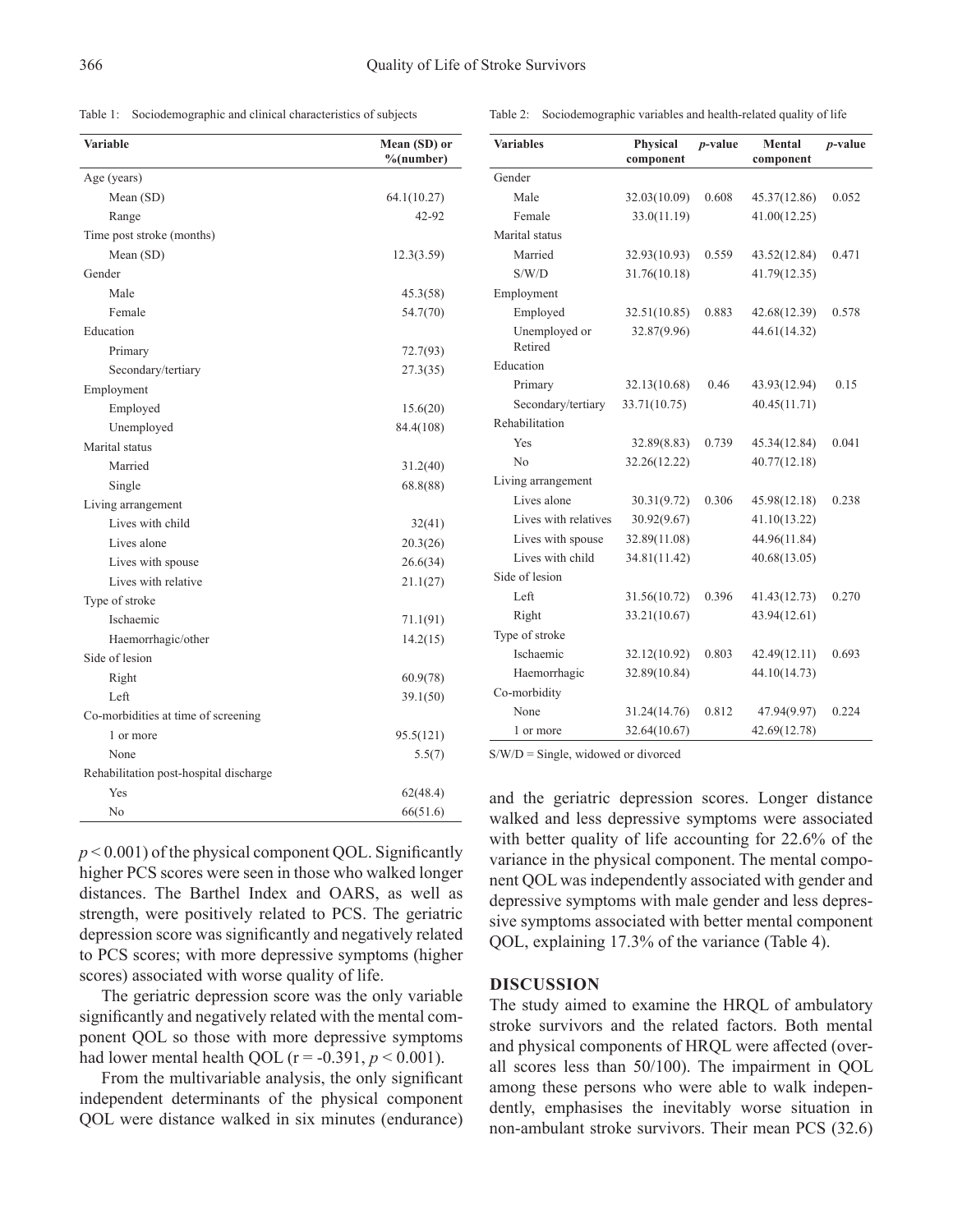Table 3: Correlates of physical and mental component health-related quality of life

|                                | <b>Physical</b> | Mental    |  |
|--------------------------------|-----------------|-----------|--|
|                                | component       | component |  |
| Distance walked in six minutes | 0.395           | 0.105     |  |
|                                | (< 0.001)       | (0.236)   |  |
| Barthel index                  | 0.253           | 0.076     |  |
|                                | (0.004)         | (0.394)   |  |
| OARS                           | 0.378           | 0.090     |  |
|                                | (< 0.001)       | (0.311)   |  |
| Grip strength (lbf)            | 0.309           | 0.027     |  |
|                                | (< 0.001)       | (0.764)   |  |
| Motricity index                | 0.287           | 0.086     |  |
|                                | (0.001)         | (0.337)   |  |
| Geriatric depression scale     | $-0.353$        | $-0.391$  |  |
|                                | (< 0.001)       | (< 0.001) |  |
| Age (years)                    | $-0.140$        | $-0.099$  |  |
|                                | (0.115)         | (0.267)   |  |
| Time post stroke (months)      | $-0.130$        | $-0.032$  |  |
|                                | (0.150)         | (0.728)   |  |
|                                |                 |           |  |

OARS: Older American Resource and Services Questionnaire

Table 4: Determinants of health-related quality of life

|                                                | <b>Variable</b>               | B(SE)               | <b>Beta</b> | <b>Adjusted</b><br>$\mathbb{R}^2$ | 95% CI for B     | <i>p</i> -value |
|------------------------------------------------|-------------------------------|---------------------|-------------|-----------------------------------|------------------|-----------------|
| <b>Physical</b><br>Component<br><b>Summary</b> | Six minute walk<br>distance   | 0.020<br>(0.006)    | 0.336       | 0.226                             | .013, 0.38       | 0.000           |
|                                                | Geriatric<br>depression scale | $-0.508$<br>(0.156) | 0.336       |                                   | $0.817, -0.199$  | 0.001           |
| Mental<br>Component<br><b>Summary</b>          | Gender                        | $-4.731$<br>(2.061) | $-0.186$    | 0.173                             | $-8.810, -0.652$ | 0.023           |
|                                                | Geriatric<br>depression scale | $-0.909$<br>(0.185) | $-0.397$    |                                   | $-1.276, -0.542$ | 0.000           |

**Variables entered in model for Physical Component Summary:** Age, gender, six-minute walk distance, GDS, OARS, Barthel, grip strength, Motricity Index.

**Variables entered in the model for Mental Component Summary:** Age, gender, GDS, rehabilitation post-stroke.

was lower (52.9) than that of ambulatory stroke survivors in Canada (29) and may be reflecting differences in health infrastructure or access to post-discharge rehabilitation services.

#### **Correlates of HRQL**

None of the sociodemographic factors were significantly related to HRQL in this sample, suggesting that in this community more social support may have been available. This was in contrast to other studies which reported lower HRQL in older persons (30), women (31), those who lived alone (10) and those with lower educational level (32).

Not all persons in Jamaica who suffer a stroke receive rehabilitation, partly due to associated costs and the absence of services in some areas. Those who had not received rehabilitation post-discharge had worse mental health QOL than those who had. Others have observed where even in the post-acute stage, rehabilitation influenced HRQL positively (33).

Functional status, strength, endurance and depression were significantly and positively associated with the physical component of HRQL. The strongest correlate was distance walked in six minutes with those walking longer distances having better HRQL. The physical component summary reflects an individual's ability to perform physical tasks such as walking, climbing stairs and selfcare activities. The six-minute walk distance is a measure of functional exercise capacity which is important in the performance of many daily tasks. Muren and colleagues (16) documented that five domains on the Stroke Impact Scale (measure of quality of life) correlated significantly with endurance assessed with a six-minute walk test.

> Four of those domains related to physical demands met by the individual throughout the day.

> The positive association between the ability to perform activities of daily living and the physical component HRQL is consistent with the findings of others (7, 9, 34). Mahran *et al* (34) observed that among Saudi Arabian chronic stroke survivors, quality of life (SF-36 PCS) was significantly better in persons with greater functional independence.

> Depression post-stroke has consistently been shown to negatively affect QOL (7, 11, 35). It can occur from stroke-related factors such as physical

disability which limits independence and reduces social interaction, both of which will influence perception of well-being. Almost 65% of individuals in the study scored greater than nine points on the Geriatric Depression Scale indicating some amount of depression. We however, were not able to document whether any of these persons had suffered from depression before their stroke. While most were only mildly depressed, 7% scored greater than 20 categorizing them as severely depressed (28). This highlights the need for initial and periodic screening for depression in all stroke survivors so that appropriate treatment can be instituted. Recognising and treating depression is necessary to enhance quality of life.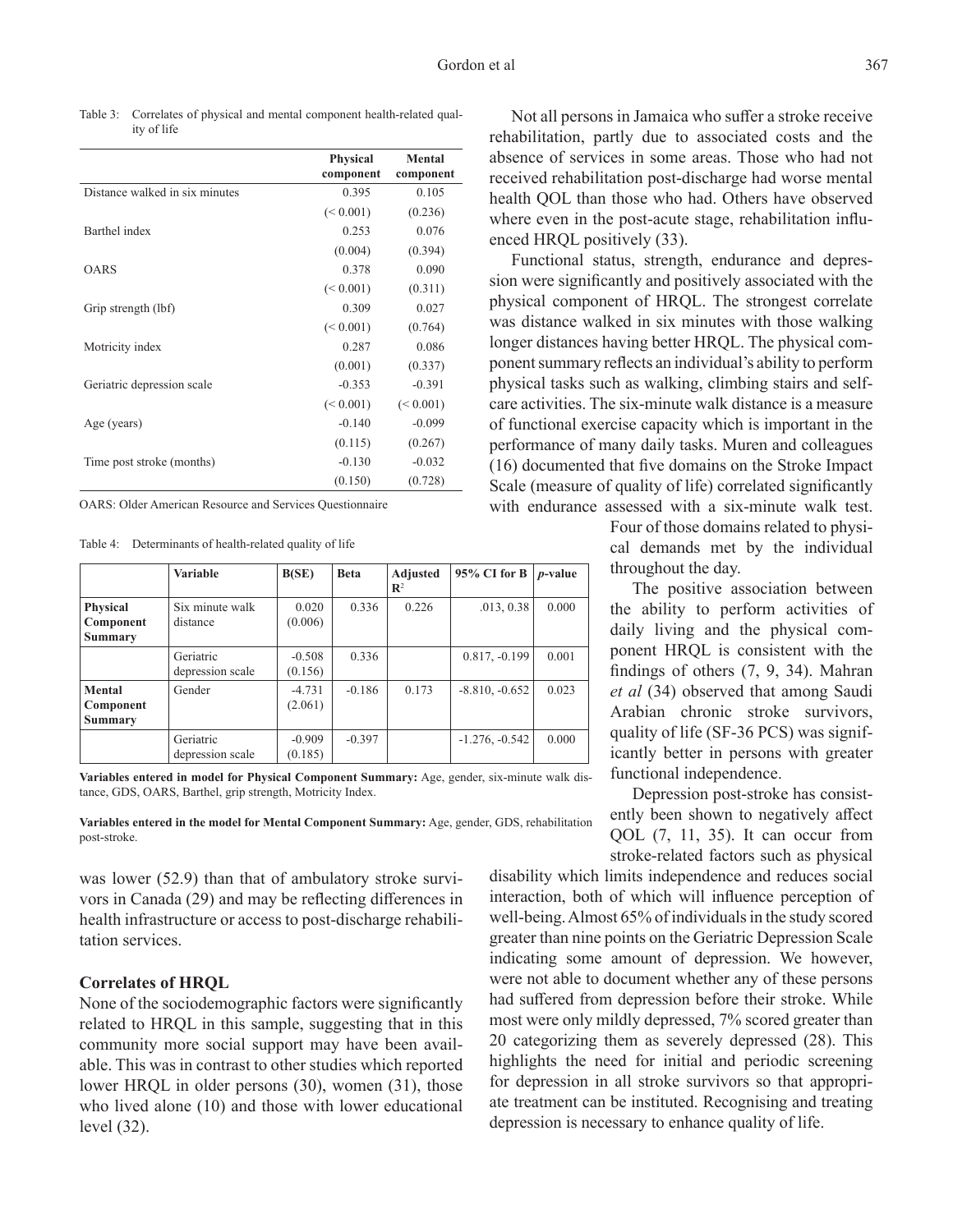# **Determinants of HRQL**

Longer distance walked in six minutes and less depressive symptoms explained almost 23% of the variance in the PCS score. These findings suggest that efforts to improve endurance and relieve depressive symptoms could impact positively on aspects of quality of life of community-dwelling stroke survivors. Strategies to improve endurance include accessible, communitybased exercise programmes which could be delivered by appropriately trained community health-workers. Expanding primary healthcare services to include rehabilitation, as the population ages and more persons can be expected to survive cerebrovascular accidents, would be of value in middle-income countries like Jamaica.

Less depressive symptoms and being male were independently associated with the MCS score. Men have been shown to have higher scores on the MCS compared to women (8) as was found in this study. While men may have been less inclined to report feelings of sadness or admit to having low energy levels they may also have been more willing to fight to overcome physical challenges than women.

#### **Limitations**

The independent determinants explained 23% of the variance in HRQL, so much remains unexplained. Further research is needed to explore other factors such as socioeconomic status, religious beliefs and social support outside and within the family that may impact on HRQL in ambulatory stroke survivors in Jamaica.

The study was not powered for all the analyses. The findings must, therefore, be corroborated in future studies.

While this sample of stroke survivors may not be entirely representative of the population of stroke survivors in Jamaica as these were only mild-to-moderately affected, findings are indicative of the need for future studies to examine HRQL in those who are more severely affected.

# **CONCLUSION**

Health-related quality of life in chronic ambulatory stroke survivors in Jamaica is relatively low and it is influenced negatively by the presence of depressive symptoms and low physical endurance. Strategies to address these could impact HRQL positively. Improved access to rehabilitation professionals at the primary healthcare level in Jamaica should be examined as a means of maximising recovery and optimising quality of life of persons who suffer a stroke annually.

# **ACKNOWLEDGEMENTS**

The study was funded by the Caribbean Health Research Council, the Epidemiology Research Unit and Graduate Studies of The University of the West Indies.

#### **AUTHORS' CONTRIBUTIONS**

**CDG:** Concept, design, procedures, data acquisition, analysis and interpretation, preparation of manuscript. **RW:** Procedures, analysis and interpretation, preparation of manuscript.

**AMcB:** Procedures, analysis and interpretation, preparation of manuscript.

#### **REFERENCES**

- 1. World Health Organization. Atlas of Heart Disease and Stroke. J MacKay and G Mensah (Eds) 2004.
- 2. Bonita R. Epidemiology of stroke. Lancet 1992; **339:** 342‒ 444.
- 3. Ministry of Health. The number of in-patients in government hospitals and UHWI by diagnosis. Planning and Evaluation Unit 2007; 7-16
- 4. Saladin LK. Measuring quality of life post stroke. Neurology Report 2000; **24:** 133‒39.
- 5. King R. Quality of life after stroke. Stroke 1996; 27: 1467-472.
- 6. Hackett ML, Yapa C, Parag V, Anderson C. Frequency of depression after stroke: A systematic review of observational studies. Stroke 2005; **36:** 1330‒340.
- 7. Hartman-Maeir A, SorokerN, Ring H, Avni N, Katz N: Activities, participation and satisfaction one-year post stroke. Disabil Rehabil 2007; **29:** 559‒66.
- 8. Paul S, Sturm J, Dewey H, Donnan G, MacDonnel R, Thrift A. Long term outcome in the North East Melbourne Stroke Incidence Study. Predictors of quality of life at 5 years after stroke. Stroke 2005; **36:** 2082‒086.
- 9. Mayo NE, Wood-Dauphinee S, Cote R, Durcan L, Carlton J. Activity, participation and quality of life 6 months post stroke. Arch Phys Med Rehabil 2002; **83:** 1035‒1042.
- 10. Kim P, Warren S, Madill H, Hadlley M. Quality of life of stroke survivors. Qual Life Res 1999; **8:** 293‒301.
- 11. Kong KH, Yang SY. Health-related quality of life among chronic stroke survivors attending a rehabilitation clinic. Singapore Med J 2006; **47:** 213‒18.
- 12. Jorgensen H, Nakayama H, Raaschou H, Vive-Larsen J, Stoier M, Olsen T, Outcome and time course of recovery in stroke. Part 1: Outcome. The Copenhagen Stroke Study. Arch Phys Med Rehabil 1995; **76:** 399‒405.
- 13. Potempa K, Braun L, Tinknell T, Popovich J. Benefits of aerobic exercise after stroke. Sports Med 1998; **21:** 337‒ 446.
- 14. Macko R, Smith G, Dobrovolny M, SorkinJ, Goldberg A, Silver K. Treadmill training improves fitness reserve in chronic stroke patients. Arch Phys Med Rehabil 2001; **82:** 879‒84.
- 15. Pang M, Eng J, Dawson A. Relationship between ambulatory capacity and cardiorespiratory fitness in chronic stroke: Influence of stroke specific impairment. Chest 2005; **127:** 495‒501.
- 16. Muren MA, Hutler M, Hooper J. Functional capacity and health-related quality of life in individuals post stroke (Grand Rounds). Top Stroke Rehabil 2008; **15:** 51.
- 17. Gordon CD, Wilks R, McCaw-Binns. Effect of aerobic exercise (walking) training on functional status and health-related quality of life in chronic stroke-survivors: A randomized controlled trial. Stroke 2013; **44:** 1179‒181.
- 18. Folstein MF, Folstein SE, McHugh PR. "Mini-mental state". A practical method for grading the cognitive state of patients for the clinician. J Psych Res 1975; **12:** 189‒98.
- 19. World Health Organization. International Classification of Functioning, Disability and Health. Geneva: World Health Organization; 2001.